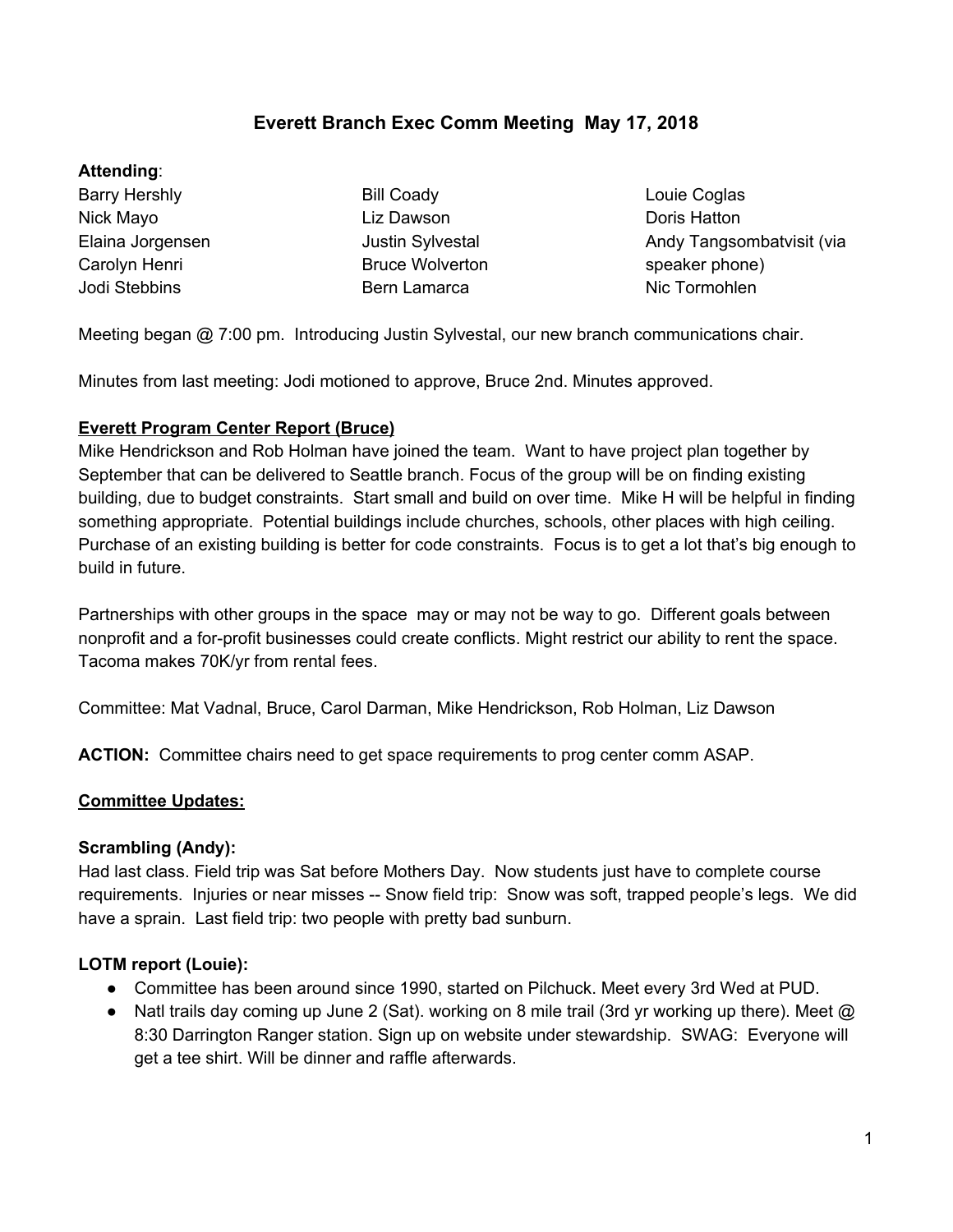- Pilchuck: Road not open yet due to snow. Work party cancelled for now. Next month will open up the lookout. Every 3rd Sat thru October, with option to stay the night. This yr 4 more shutters to do. Hoping to get heli lift. Painting, winter repairs.
- Three fingers: Work tentatively scheduled for Aug 24-Sept 3. Plan to have crews come up every couple days. Andy has group coming end of August. Road conditions remain to be seen. Tubsell Pass often has passage trouble.
- Lord Hill: Training 4 new crew leaders at Lord Hill. That's the committee's springtime work.

## **Hiking/Backpacking (Nic):**

Committee approved expansion of committee to include backpacking. Elaina motioned to approve expansion of committee, Bern second. Motion approved.

## **BC Skiing (Barry)**:

Still planning for next yrs BC Ski class. Trying to get info from Foothills branch chair on prices, class sizes. Working on timelines, lectures. For now plan to mirror what they're doing at Foothills so we don't undercut them. Will start with \$200 for members, \$250 for non-members, 24 students. Registration before x-mas.

## **Climbing (Nick):**

- BASIC:Down to one more field trip first weekend of June, couple more lectures.
- 44 students in class.
- Lost fewer people at this point than in previous years. This year students signed a commitment letter before starting course. No recent safety incidents.
- INTERMEDIATE: finished 2nd LOR trip, have two more. Alpine ice class will be offered this summer.
- Problem with Everett students signing up for basic climbs in Seattle before they've graduated: Not a good idea? Students should get permission from climb committee chair? Climb leader should follow up on students (s)he does not know. Is there an IT solution to this problem? i.e. Student gets flagged if they sign up as a student, committee chair gets notified, has to approve...
- Louie and Nic will attend climbing class on May 30 to recruit for LOTM and Hike/BP leaders respectively.

# **First Aid (Liz):**

- Had successful scenario night at Taylors Landing.
- May 30 next scenarios night. 6-9 pm.
- Liz duties as First Aid chair were reviewed for benefit of committee.
- Discussion: Recruit subjects for scenario night from high school drama departments? Need to check on age limitations. Kids get volunteer hours.

# **Social/Membership (Doris):**

- BBQ Oct 7nd. At Masonic Park on Mountain Loop, Free parking, suggested donation of \$200. Rent out their big kitchen for \$25.
- Picnic August 1st. Have branch provide burgers and dogs. This was approved.